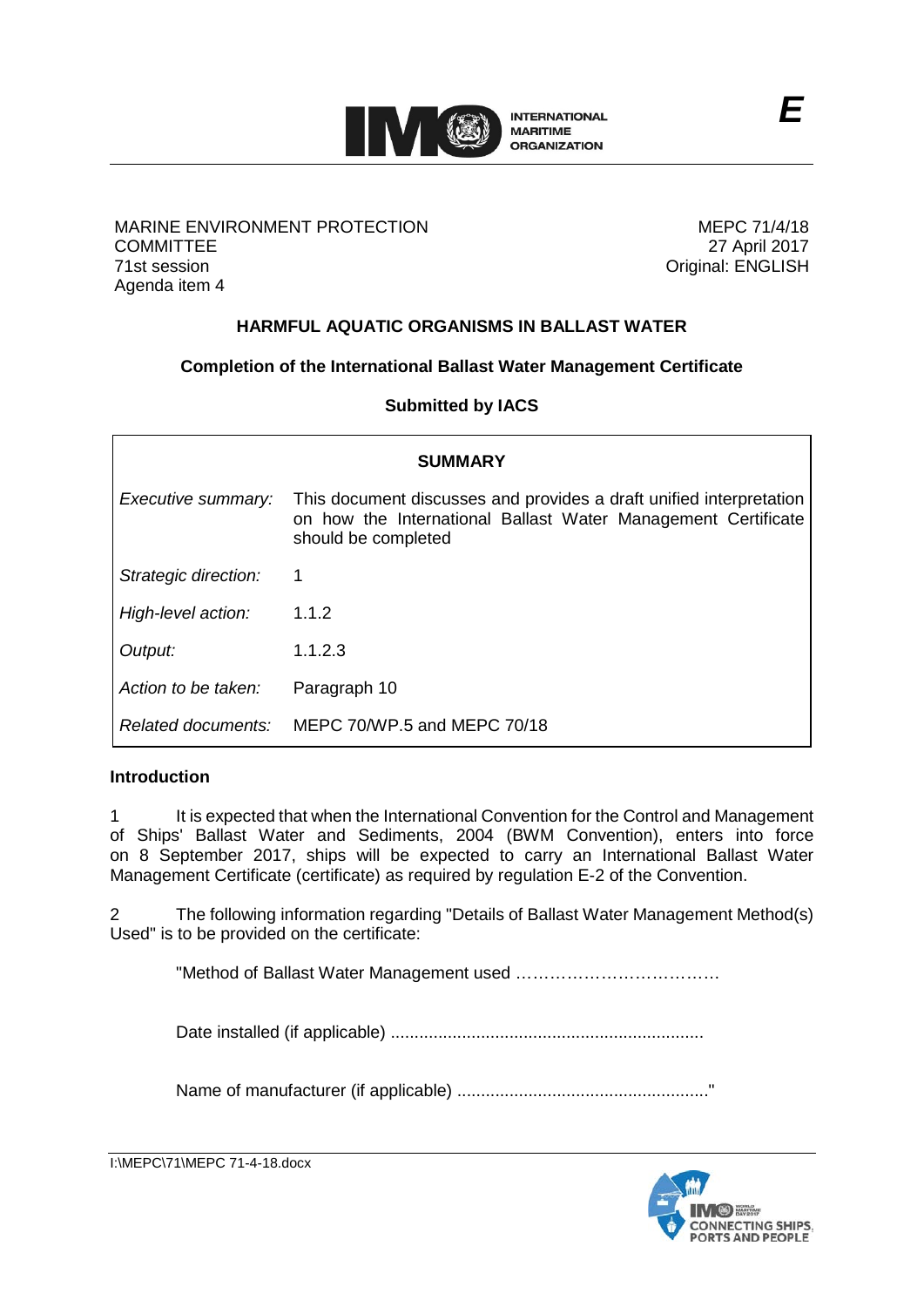# **Background**

3 During the Intersessional Working Group on the Review of Guidelines (G8) that met prior to MEPC 70, it was recognized that there could be ballast water management systems (BWMS) that are delivered onboard a ship, but not commissioned in accordance with section 8 of resolution MEPC.174(58) or resolution MEPC.279(70).

In the plenary consideration of the report of the Intersessional Working Group (MEPC 70/WP.5), the Committee noted, inter alia, that, with regard to the draft MEPC resolution on the adoption of the 2016 Guidelines (G8), the words "to be installed" could be interpreted in different ways. The Committee instructed the Ballast Water Review Group (BWRG) to take account of this comment in its review of the draft MEPC resolution on adoption of the 2016 Guidelines (G8). The Committee subsequently agreed to the insertion of operative paragraph 6 of resolution MEPC.279(70) on *2016 Guidelines for approval of ballast water management systems* (G8), which states:

"6 AGREES that, for the purpose of operative paragraphs 4 and 5 of this resolution, the word "installed" means the contractual date of delivery of the ballast water management system to the ship. In the absence of such a date, the word "installed" means the actual date of delivery of the ballast water management system to the ship;"

# **Discussion**

5 IACS considers that the meaning of the term "installed" as understood in terms of completing the certificate (see paragraph 2 above) and as understood "for the purpose of" applying the 2016 Guidelines (G8) (see above paragraph 4), are different.

6 It is understood that once the BWMS is installed on board and commissioned, it is expected that verification in terms of the initial survey will be undertaken in accordance with the "(BI)" requirements of BWM.2/Circ.7, including:

"(BI) 1.1.2.17 confirming that if applicable the ballast water management recording device(s) are operable and that there is a sufficient supply of consumables for the recording device(s) on board (regulation D-3/note, this survey requirement is relevant only when the performance standard according to regulation D-2 is applicable);

(BI) 1.1.2.18 confirming the satisfactory installation and operation of the ballast water management system, including any audible or visual alarms (regulation D-3/note, this survey requirement is relevant only when the performance standard according to regulation D-2 is applicable);"

7 This poses a challenge if the date that the BWMS was "installed", as understood in accordance with paragraph 4 above, is inserted on the certificate.

8 However, if the commissioning date is used on the certificate, a BWMS meeting section 8 of the Guidelines (G8) (resolution MEPC.174(58) or resolution MEPC.279(70), as applicable) may be seen to have been installed after the deadline (28 October 2020) as understood by applying operative paragraph 6 of resolution MEPC.279(70).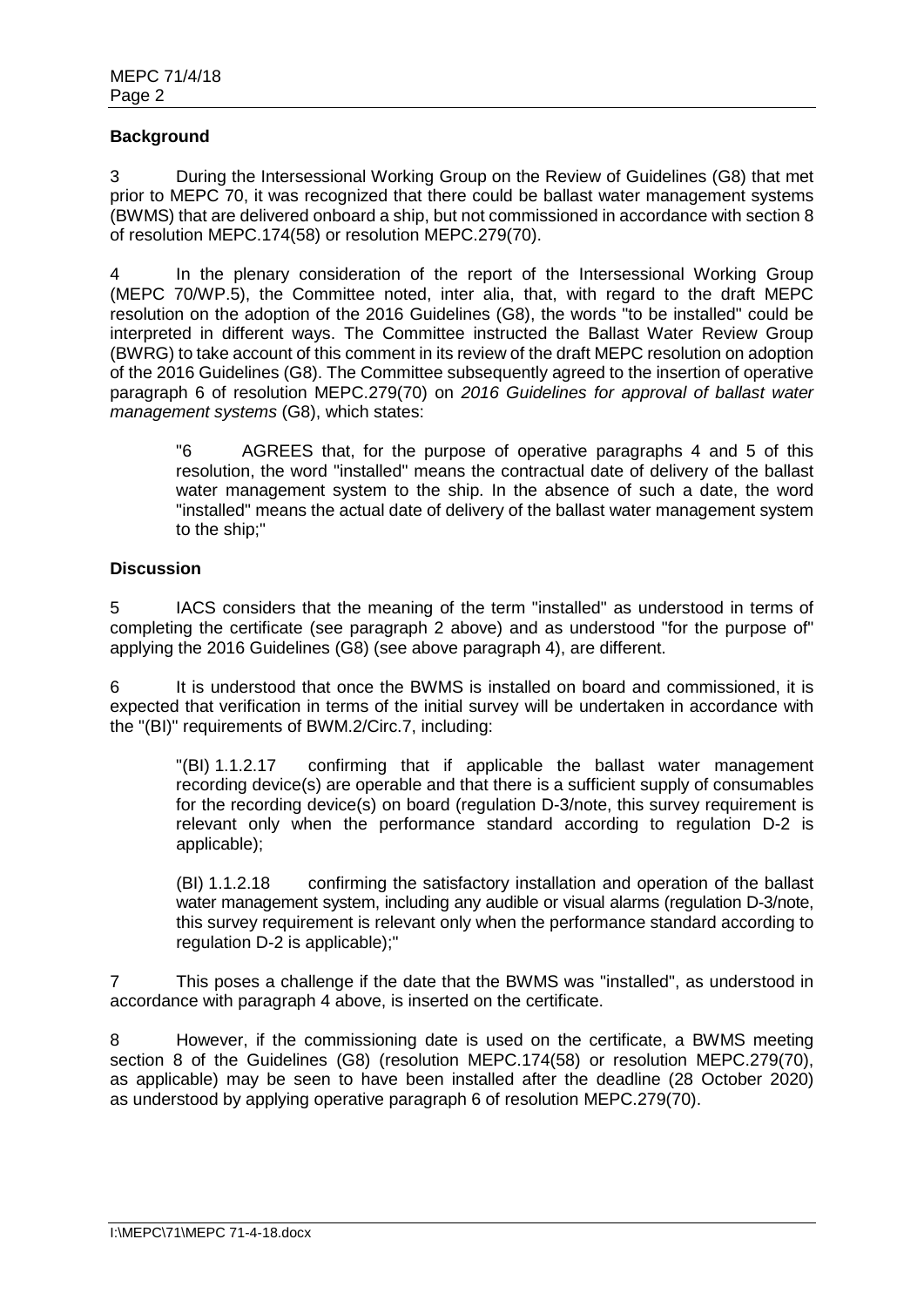# **Proposal**

9 IACS has developed a draft unified interpretation to clarify the above issues as shown in the annex to this document.

### **Action requested of the Committee**

10 The Committee is invited to consider the comments and analysis provided above and the draft unified interpretation as provided in the annex to this document and take action as appropriate.

\*\*\*